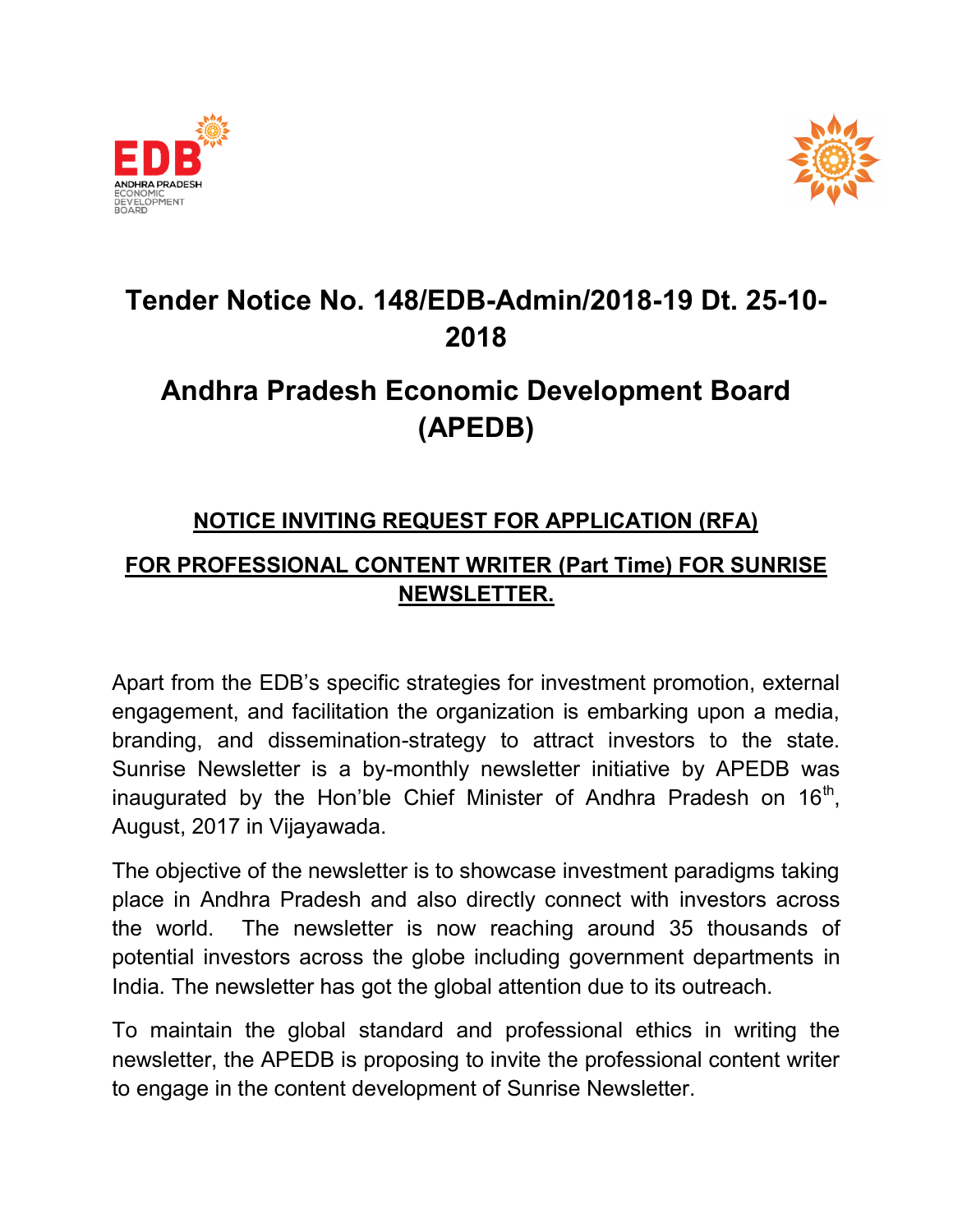#### **Responsibilities**

- APEDB is looking for a Professional Content Writer to engage in developing the content for the Sunrise Newsletter, Government of Andhra Pradesh, and enrich the newsletter in terms of maintaining it with professional standard.
- Content Writer responsibilities include conducting thorough research on industry and investment-related topics, generating ideas for new content types, fact-checking and proofreading articles before publication.
- If you're familiar with Andhra Pradesh's Vision of development and in the areas of investment, industrial activities, investment promotion and entrepreneurship, start up and we'd like to meet you.
- Ultimately, you'll deliver quality writing pieces that appeal to EDB's potential investors, attract and boost the brand Sunrise Andhra Pradesh.

#### **Workflow**

- 1. The content writer will receive raw -content from respective coordinator in EDB
- 2. Approximate articles for each issue would be between 30 to 40 articles
- 3. The word count in each article would be between 150 to 450 words
- 4. Research industry-related topics, in additional to the articles received
- 5. Coordinate with Media and Communication Division in EDB for all the communication
- 6. Fact-check on core-content, Names, Designation, Organization etc
- 7. Proofreading the content before printing and publishing the newsletter.
- 8. The content writer will mostly work from home, but it is required for content writer to come to EDB office, Hyderabad when there is a requirement.

#### Feel free to share your CV including experience, skills, samples of your work or portfolio of your published articles, books etc.